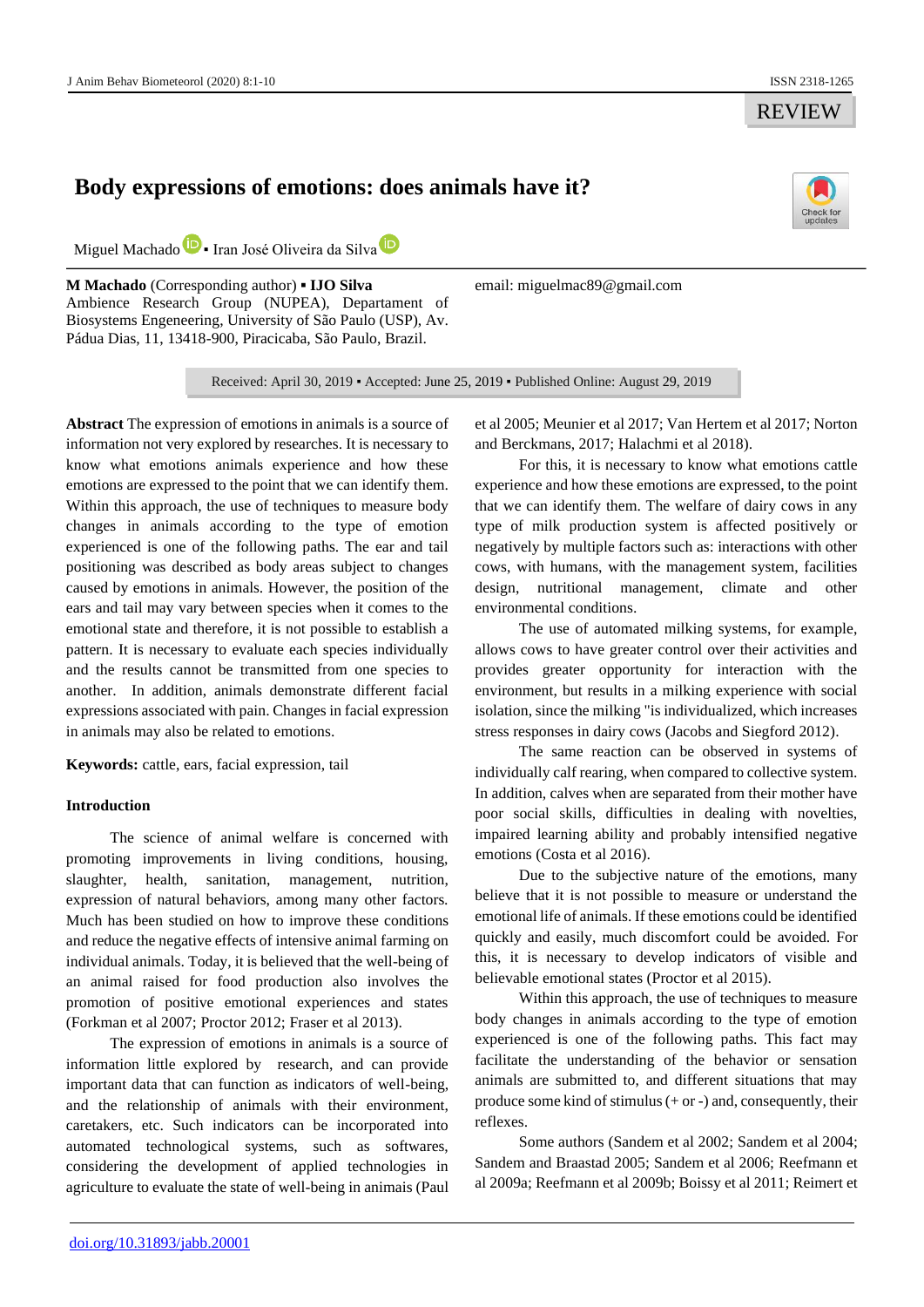al 2013; Proctor and Carder 2014; Gleerup et al 2015; Proctor and Carder 2015; Lambert and Carder 2017; Reimert et al 2017; Barros et al 2017; Bellegarde et al 2017; Stellato et al 2017; Oliveira and Keeling, 2018; Tamioso et al 2018; Paul and Mendl 2018; Amelia et al 2018; Flint et al 2018; Lambert and Carder 2019) used the measurement of body changes for the identification and correlation with the emotions expressed as a function of the stimuli received.

## **Ear postures as body expression**

Indicators need to be practical, reliable and easily observable. In order to investigate whether ear positions were useful to characterize the emotional states of free sheep in the pasture, Reefman et al (2009) submitted 19 female sheep to probable situations in the induction of negative, intermediate and positive emotional states. The authors concluded that negative emotional states are characterized by a high number of changes in the position of ears, while positive emotional states resulted in a high proportion of passive ears.

In preliminary studies, Boissy et al (2011) sought to identify the link between ear posture and emotional states in sheep by means of three experiments. In experiment 1 the animals were surprised by a fast or slow moving object. In experiment 2, sheep trained to receive a large feed reward (pellet 50g) received a small reward (pellet 10g). In experiment 3, the authors used an air blower to scare the animals. The authors found that negative emotional experiences in sheep resulted in the "ears back" position when the situation was uncontrollable and "ears standing" when the situation was controllable, whereas positive emotions resulted in flat ears. The ear positions considered in the study by Boissy et al (2011) can be observed in Figure 1.



**Figure 1** Position of ears collected from sheep according to two criteria: position of the ears in relation to the frontal plane of the head (above) and orientation of the auricles (below). Adapted from Boissy et al (2011).

The ear position in ewes was also studied by Tamioso et al (2018). The authors evaluated the different ear positions (up, horizontal, backward and asymmetrical) in sheep selected for high and low reactivity, against the presence of a known human and the stroking received by a known human. All behavioral indicators showed that animals had a more pleasurable experience when they were stroked compared to the mere presence of a known human. In these animals the horizontal ears were more observed, what suggested a relation with a relaxing effect in the most reactive animals.

The position of ears in goats that visualized images of other goats receiving a negative stimulus (ice block leaning on the udder) and a positive one (caressing the neck) were studied by Bellegarde et al (2017), who showed that the animals had more attention to negative images, with higher proportion of ears forward, compared to the responses from positive images.

Simulating the stimulation of body areas that are frequently licked by other cows in an attempt to identify whether ear postures can be used to measure the positive emotional state of dairy cows, Proctor et al (2014) and Lambert and Carder (2019) concluded that this observation provides a quick, noninvasive and low-cost measure. Thus, the position of ears is an indication, as a practical tool, to assess the emotional state of dairy cows.

Behavioral observations are spontaneous and immediate, while other measures, such as physiological ones, require time and equipment to be measured. Using the observation of ear positions as a measure of emotional state requires training, but can be reliable and consistent. In addition, because emotions are short-lived and fast responses, it is possible that ear positions can provide an immediate indicator of the emotional state of the animals (Proctor et al 2014).

The body posture of seventy-two lactating cows were evaluated by Oliveira and Keeling (2018) while the animals performed different activities in a *loose house* system. One of the variables studied was the position of ears while the cows were stroked, fed and queuing. The authors found positive interactions between the ears positions studied (Figure 2) and the activities of the animals, so that at the moments when the animals were stroked and fed (positive stimuli) the ears backwards were the most observed positions.

The relationship between ear positioning and emotions in dogs were studied by Stellato et al (2017) and Flint et al (2018) who concluded that the ear position in these animals is strongly associated with the manifestation of negative emotions, caused by stimuli from the environment.

The position of the ears may vary between species when it comes to the emotional state and therefore it is not possible to establish a pattern. It is necessary that each species is evaluated individually and the results are not transmitted from one species to another.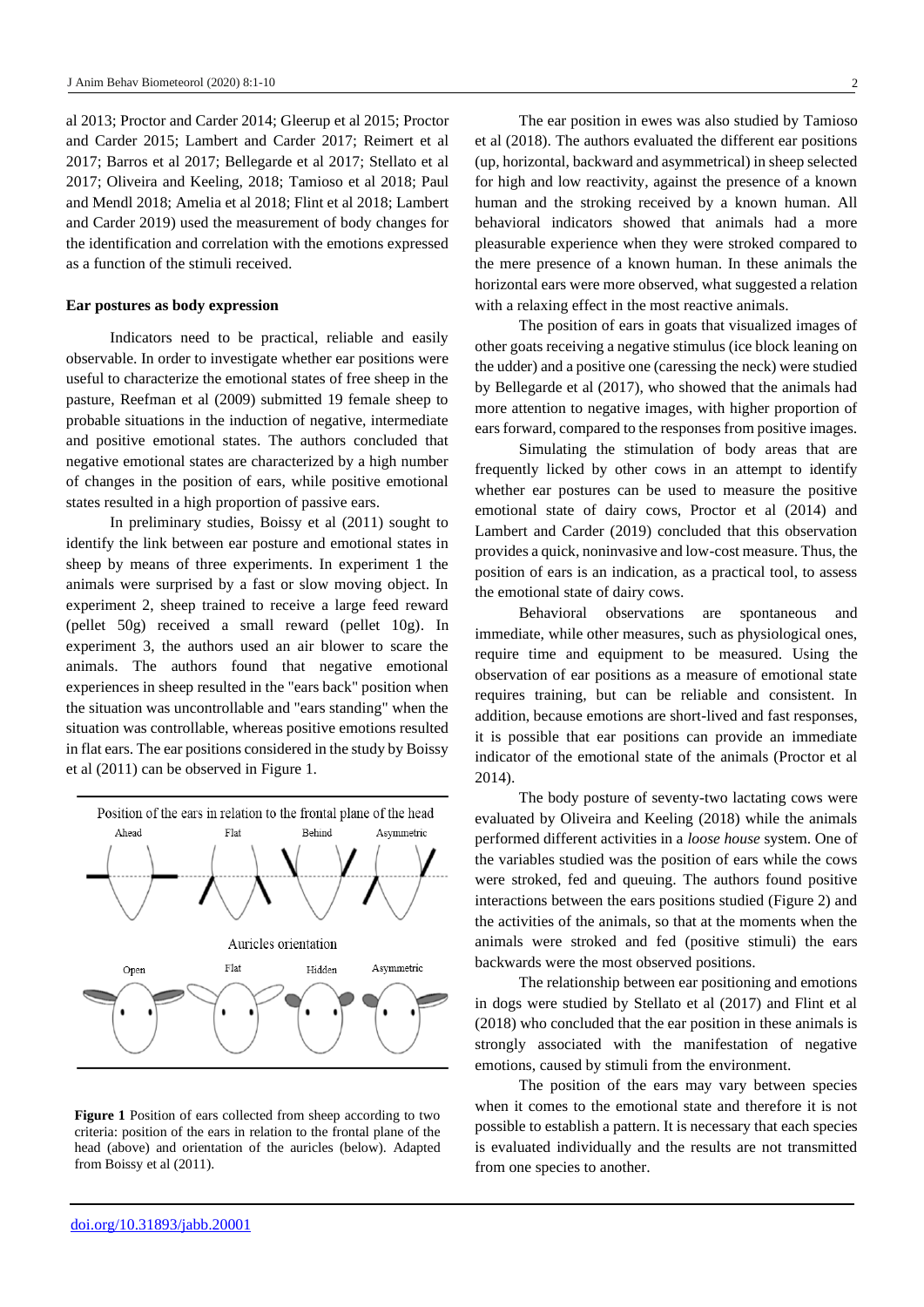

**Figure 2** Diagrammatic representation of observed ear positions while animals were stroked, fed and queuing. Adapted from Oliveira and Keeling (2018).

## **Can tail position also be an indicator of emotion expression?**

Some researches (Wemelsfelder et al 2001; Quaranta et al 2007; Reefmann et al 2009a; All e Terms 2013; Briefer et al 2015; Stellato et al 2017; Oliveira and Keeling 2018; Futro et al 2018; Larsen et al 2018; Wallgren et al 2019) were published with the objective of relating tail movement, as a body area, with the expression of emotion facing different situations, in several species.

The study of the positioning and the movement of the tail is notorious when it comes to dogs, since several authors have reported the relation of the tail positioning with the emotions in these animals (Quaranta et al 2007; Artelle et al 2011; Siniscalchi et al 2013; Stellato et al 2017; Flint et al 2018).

Quaranta et al (2007) studied the asymmetry in the control of tail movements in dogs and amplitudes to the left and right movements, associated with the type of visual stimulus received. When the dogs saw their owners, they exhibited a movement with remarkable bias to the right and with great amplitude. A similar response was observed when the dogs visualized an unknown human, but with a smaller range of motion.

In the visualization of a cat, the dogs showed few tail movements, but still with a bias to the right. When they saw an unknown dog, they presented a bias of tail movement to the left. The authors concluded that there is a fundamental asymmetry in the control of emotions-related functions, and this asymmetry is related to the activated cerebral area/hemisphere, also called cerebral lateralization (Quaranta et al 2007).

According to Stellato et al (2017), dogs in an emotional situation of fear exhibit lower tail movements and tend to position them between the hind limbs, as a sign of expression of this emotion.

The behavior of fear in puppies of dogs was studied by Flint et al (2018), in which they demonstrated that this species, when submitted to a negative emotional state, exhibits a large tail lowering, with absence of movement, followed by the positioning of the tail between the hind limbs, until it touches the final portion of the abdomen.

Regarding farm animals, Oliveira and Keeling (2018) studied tail movements in dairy cows during three activities: stroking, feeding and queuing. The authors found that the relaxed tail was the most frequent position in all situations. In addition, the arched tail to the side was observed during stroking, and rapid movements against the body during feeding. Thus, the study assumed that tail movements in cows may be associated with positive valenced emotions (Figure 3).

Briefer et al (2015) identified that sheep spent more time with the tail arched upwards in positive situations when compared to negative situations. Tail positions were also suggested as indicators of emotions in sheep and pigs (Reefmann et al 2009; Boissy et al 2011; Futro et al 2018;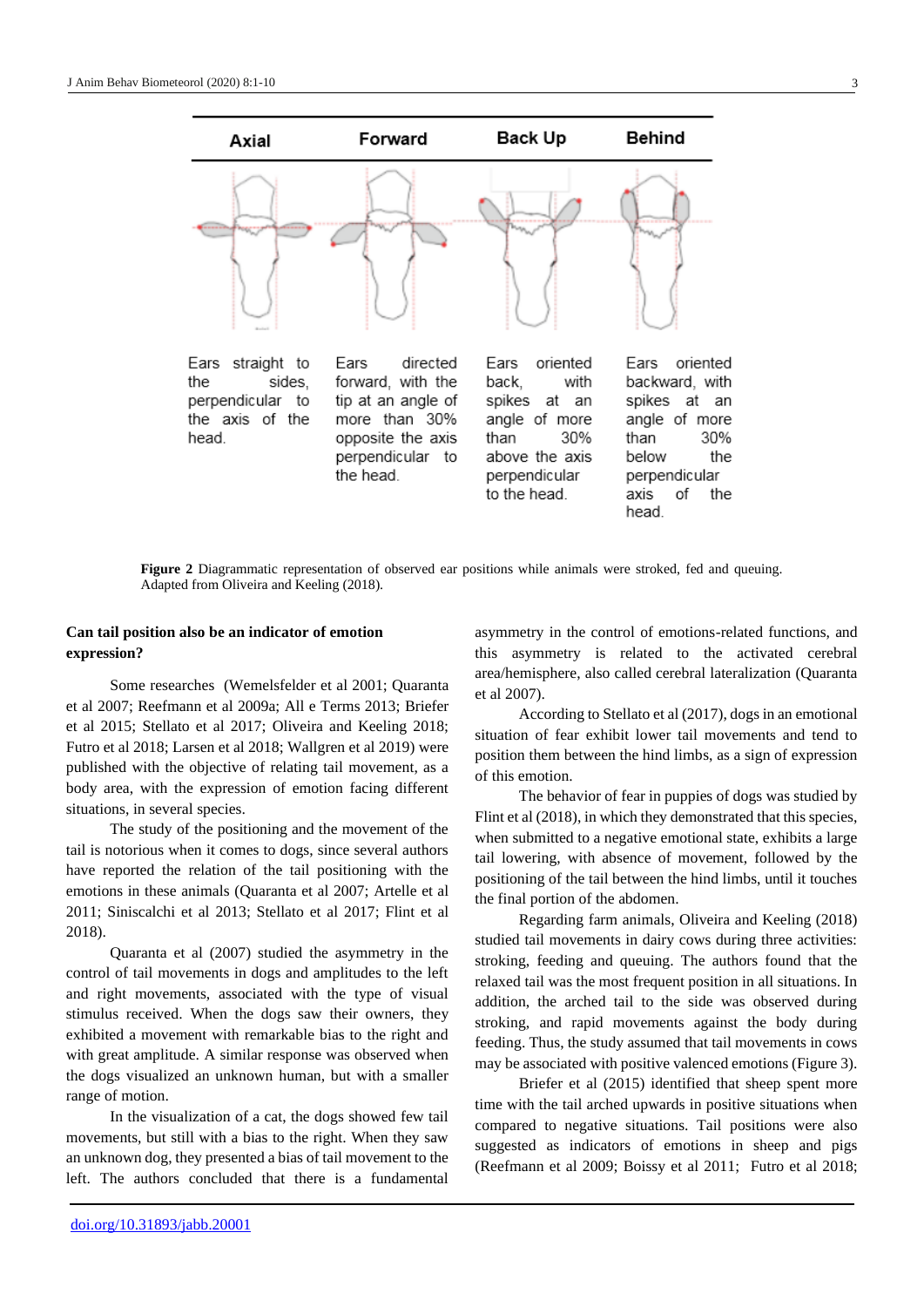Larsen et al 2018; Wallgren et al 2019) and were considered noninvasive indicators of excitement and emotional valence.

Reefmann et al (2009a) found that the upward tail position in sheep occurs only during an intense negative emotional state. However, Grant (2004) has previously shown that calves and lambs raise their tails while they suck, and qualitative observations have shown that tame sheep raise their tails while being stroked by humans.

Reimert et al (2013), Futro et al (2018) e Larsen et al (2018) suggest that tail movements, in general, may be a good behavioral indicator for positive emotions in pigs. The authors found that the tail movement and the large number of changes in their position were observed more frequently during

positive and rewarding events as compared to negative events. According to the authors, the tail posture in pigs (up and down) seems to be an early indication of cannibalism, an important problem that leads to consequences to animal welfare.

Therefore, it is important to consider the behavioral responses of positioning and tail movement of different animal species as exclusive, since each species has a pattern of tail movement and this may be related to opposite emotional states. In addition, they may vary with age. Therefore, it is necessary to investigate in a specific way the tail positioning behaviors facing different situations for each animal species.



**Figure 3** Diagrammatic representation of tail positions observed while animals were stroked, fed and milked for milking. Adapted from Oliveira and Keeling (2018).

#### **Facial expression and emotions in animals**

In humans, facial expression has been extensively studied through changes in facial features. The facial expression analysis system in humans (FACS) is based on the description of muscular contractions (units of action) on the face. The combination of these units forms the expression of an emotion in a person (Boissy et al 2011).

Expression of emotions is mainly determined by brain structures such as the limbic system, which is conserved and shared among the higher phyla of vertebrates. In every kind of social animal, the display of emotion is a source of information. Therefore, signs of emotion represent, besides emotional responses, a form of communication between animals that have good visual acuity (Tate et al 2006).

Ungulate animals, such as sheep and cattle, use facial features to display emotional information. However, according to Tate et al (2006) these views would be limited to emotions of negative valence. However, the authors state that a possible absence of facial expression during negative situations plays an important role in social communication. Facial traces related to negative emotions in ungulates include exposure of eye white and dilated nostrils.

Studies involving the facial expression of animals, mostly, are related to the evaluation of pain intensity.

Some authors (Langford et al 2010; Keating et al 2012; Dalla Costa et al 2014; Gleerup et al 2015; Müller 2015; McLennan et al 2016; Barros et al 2017; Lu et al 2017; Amelia et al 2018; Kopaczka et al 2018) studied the expression of pain in cattle, sheep, rats and horses, and demonstrated that facial signs of pain are present.

Gleerup et al (2015) studied facial expression of pain in cattle and identified changes in facial action units that may be related to changes from bad emotions. Besides the ears, discussed here in another item, dilated nostrils, tense eyes and eyebrow tension were the expressions found (Figure 4).

Pain characteristics compromised five areas in the face of bovines:

■ Eyes: wide-eyed and tense;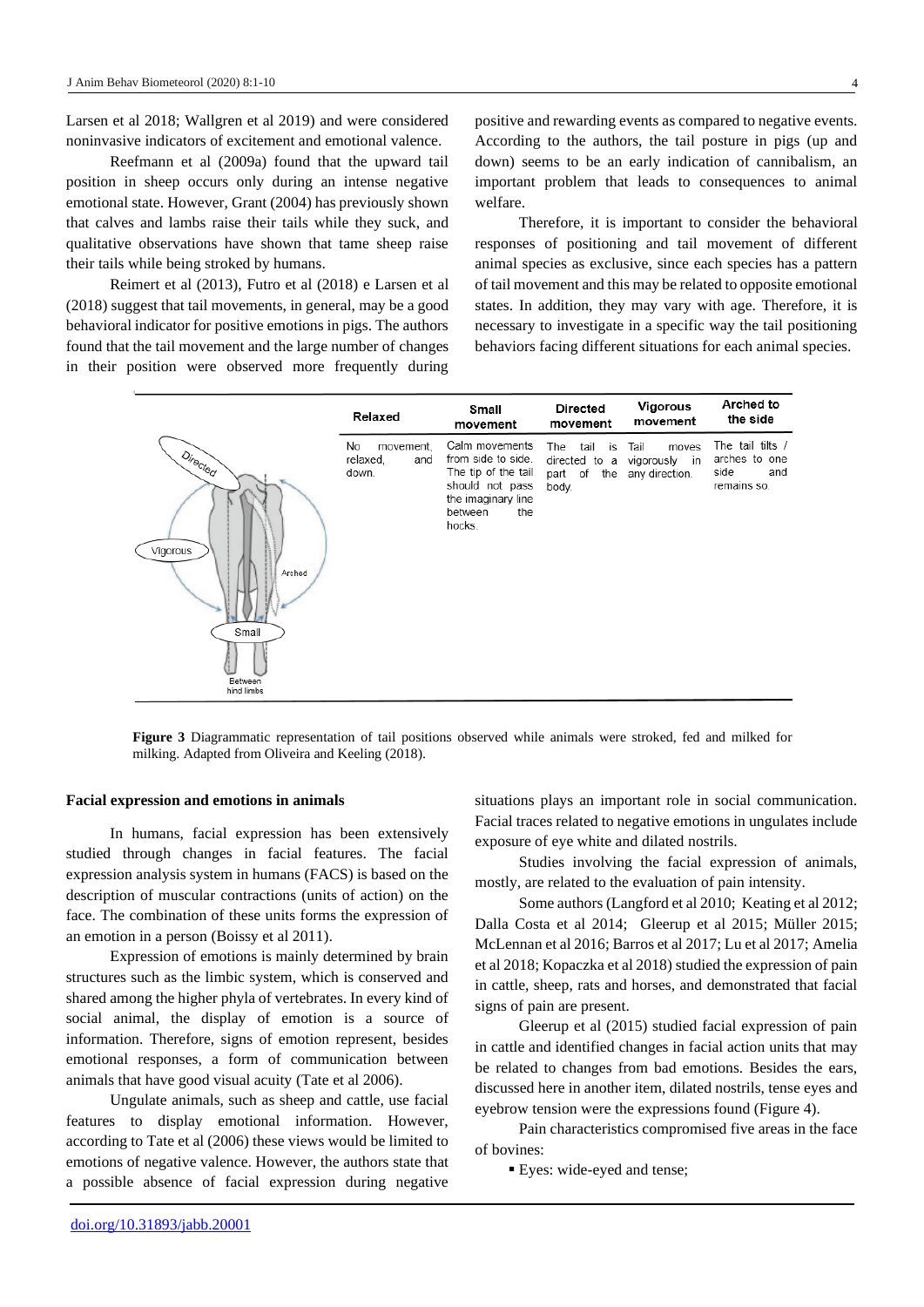- Eyebrow: Muscle tension in the area just above the eyes;
- Jaw: tension in the muscles of the side of the head;
- Muzzle: muscular tension above the muzzle and dilated nostrils;
- Mouth: increased tension in the lips.

Dalla Costa et al (2014) developed and validated an equine pain assessment score based on facial expressions (Figure 5). This method can represent a viable and reliable way, using the natural human instinct to pay attention to the head and face to identify expressions of pain and emotions in other people or animals.



**Figure 4** Illustration of changes in facial expression of cows. (A) relaxed animal. (B and C) animal suffering pain. Adapted from Gleerup et al (2015).

When developing a standard scale/score of facial expression associated with pain in adult sheep, McLennan et al (2016) found changes in facial units that may also be modified by positive or negative valenced emotions (Figure 6).

Amelia et al (2018) showed that harbor seals (*Phoca vitulina*) react to painful stimuli caused by microchip marking, by means of quantitative changes in facial action units, such as opening and closing of the eyes and closing the nostrils, as described for other species (Figure 7).

Tate et al (2006) revealed great facial recognition ability among sheep, similar to that found in humans. Bellegarde et al (2017) studied the facial reaction of goats submitted to co-specific images exhibiting positive and negative emotional states, and concluded that the animals had different reactions to the photographs, so that they appeared to be more attentive to the photos of conspecific in negative situations.

In these studies, eyes seem to have been the most important feature for recognition.

Sandem et al (2004) published a study seeking to find facial expression of emotions through the white area exposed in the eyes as a reflex of fear when cattle were subjected to an unexpected negative stimulus. The unexpected stimulus was a rapidly opened umbrella near the animal's head. The authors found a 13% increase in eye white during the negative stimulus, and concluded that this measure may indicate fear in cattle and also that the opening of the umbrella next to the animal was an effective stimulus causing fear.

The percentage of eye white area (ocular sclera) in the eye of cattle has been measured as an indicator of emotional state in some studies (Sandem et al 2006; Proctor and Carder 2015; Lambert and Carder 2017; Gómez et al 2018; Jimenez et al 2019) and was associated with a strong emotional response in dairy cows (Sandem and Braastad 2005). The percentage of the visible white area increases when the upper eyelid is lifted.

In their study, Sandem and Braastad (2005) investigated the percentage of white area in the eye as a dynamic indicator of frustration and satisfaction in dairy cows. The negative stimulus was the separation of the calf of four days of age, and the positive stimulus was the return of the calf after six hours. The percentage of eye white increased significantly after the calf was removed, with a peak at 4 minutes. When the calf was placed back with the cow, the white area in the eye decreased over the first four minutes.

Exposure of eye whites reflects a strong emotional response, either negative or positive (Sandem et al 2006). Even if observations of behavior patterns can be used to separate positive and negative situations, such behaviors appear scattered over time and can be easily lost.

Proctor and Carder (2015) studied the simulation of "*alogrooming*" (positive social interaction between cows, represented by the act of one animal licking the other) through the caress and evaluated the percentage of eye whites in adult cows during three moments: before, during and after stroking. In this study, there was a significant difference in the percentage of white area in the eye, between the three periods, and this percentage was lower during the stroking time.

These results support the hypothesis that the percentage of eye white decreases in response to positive stimuli, such as stroking.

The existence of positive emotions is essential to ensure that animals have a good life within intensive farming systems. Like us humans, positive experiences are important elements in animals life (Proctor and Carder 2015).

By studying the heart rate and percentage of eye white in lactating cows versus three different positive stimuli (standard feed, concentrated feed and lumps of wood), Lambert and Carder (2017) found increased percentage of eye white during the offering of new food (concentrated food and lumps of wood).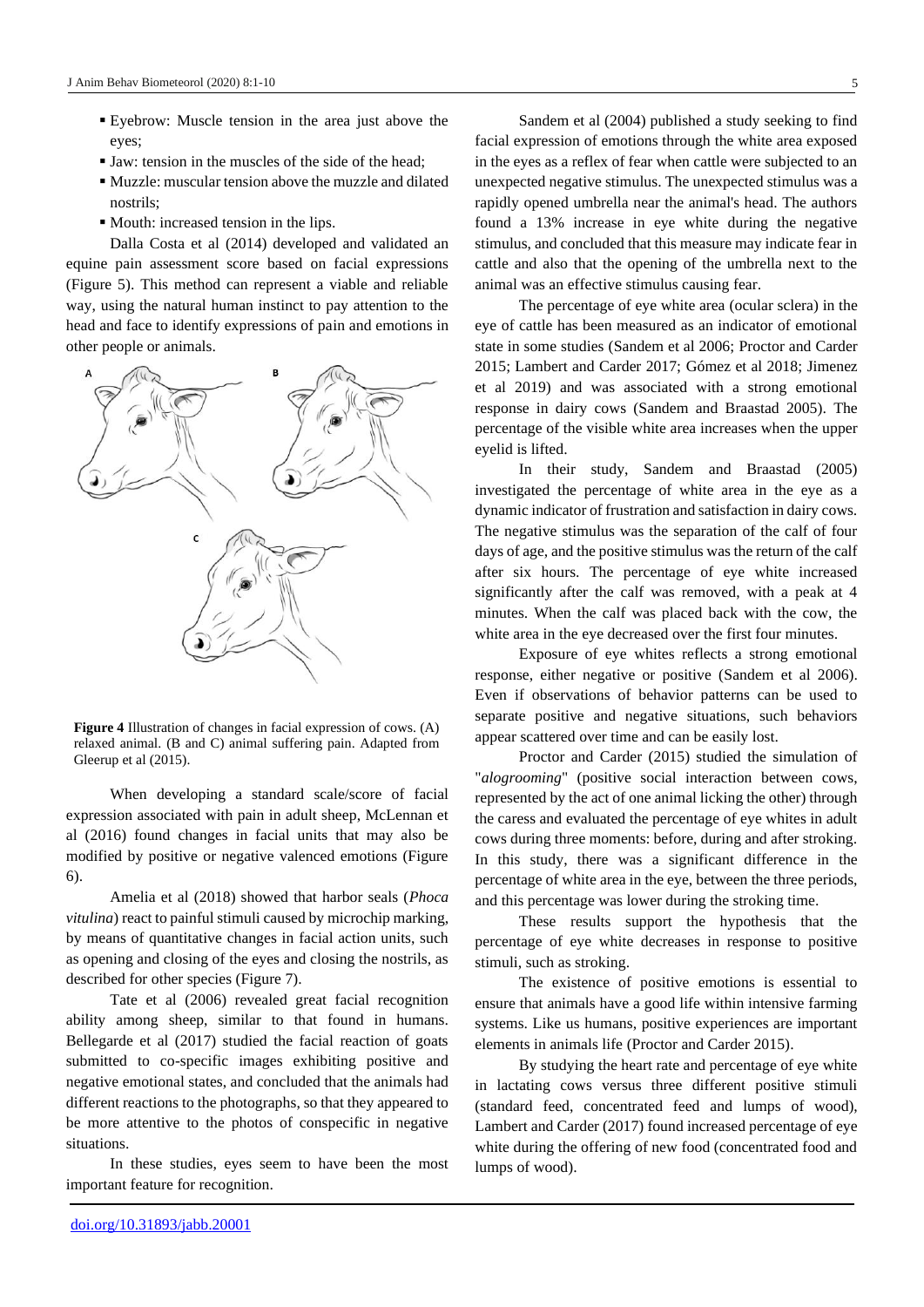## **Eye tightening**



Not present Partial Present The eyelids are partially or totally closed. Any movement of the eyelid that reduces the area of the eye by more than 50% should be considered as present.

### Tension at eyebrow area



Not present Partial Present The contraction of the muscles above the eyes causes increased visibility of the bone surfaces

Prominence of the muscles of the mandible



Not present Partial Present Contraction of the mandibular muscles, masseter region.

## Tension in the mouth



Not present Partial Present Tension in the mouth is visible when the upper lip tense, contracting the lower lip, and causing a prominence in the chin.

## **Tension in the nostrils**





**Figure 5** Equine pain assessment score (HGS), based on facial action units. Adapted from Dalla Costa et al (2014).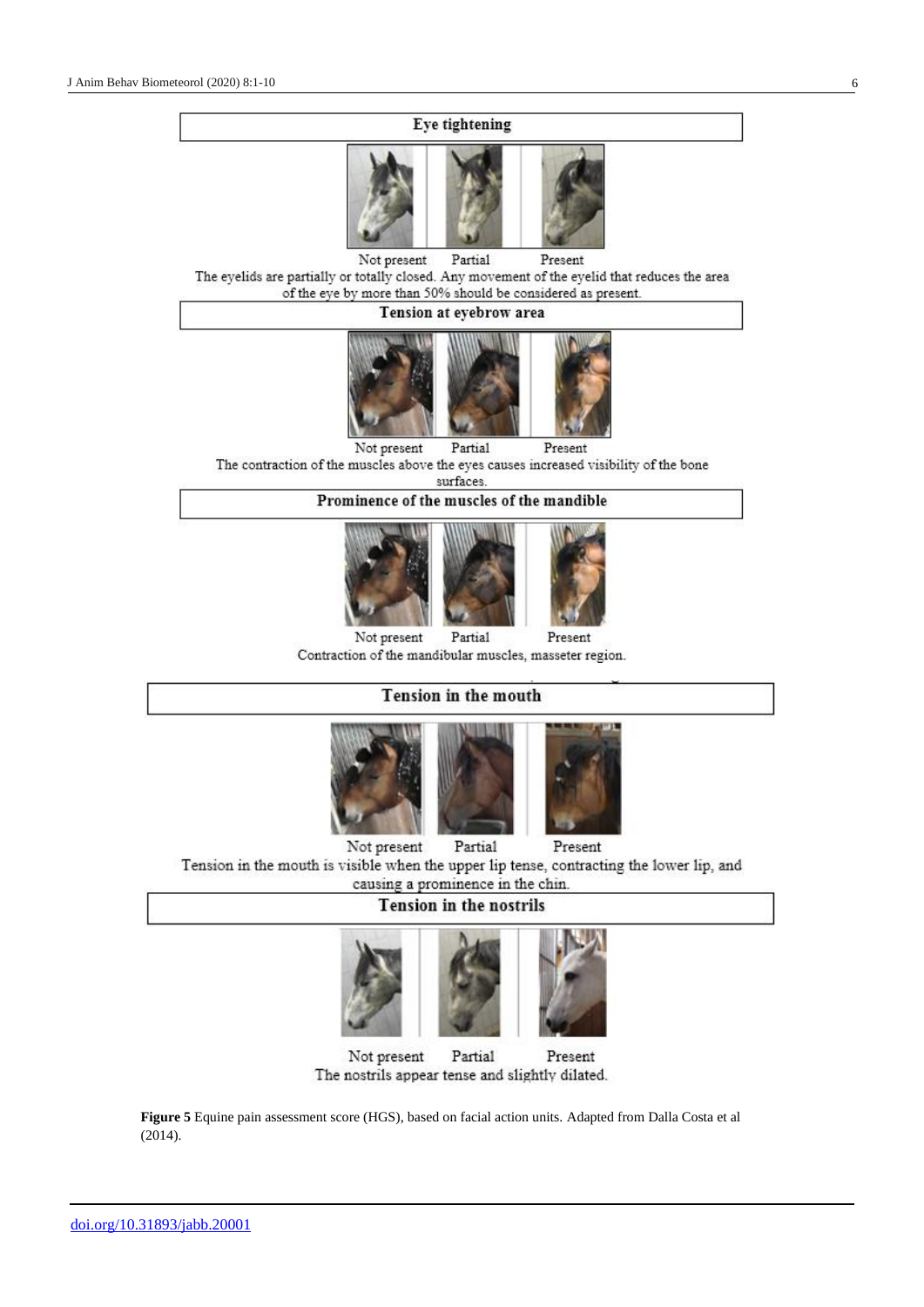## Orbital tightening



There is closing of the eyelids and contraction of the ocular opening.

## **Masseter muscle contraction**



Not present

Partial

Present

There is a more convex shape in the area of the masseter and zygomatic arch.

# Abnormal mouth and chin



Not present

Partial

Present

The lower lip is pulled back, and the chin appears concave. The line of the chin and jaw is aligned. The line from the lips to the comer of the mouth is straightened.

## **Abnormal nostrils**



Not present

Partial

A pronounced "v" shape between the lips and the opening of the nostrils is present.

**Figure 6** Facial expression scale to pain in sheep. Adapted from McLennan et al (2016).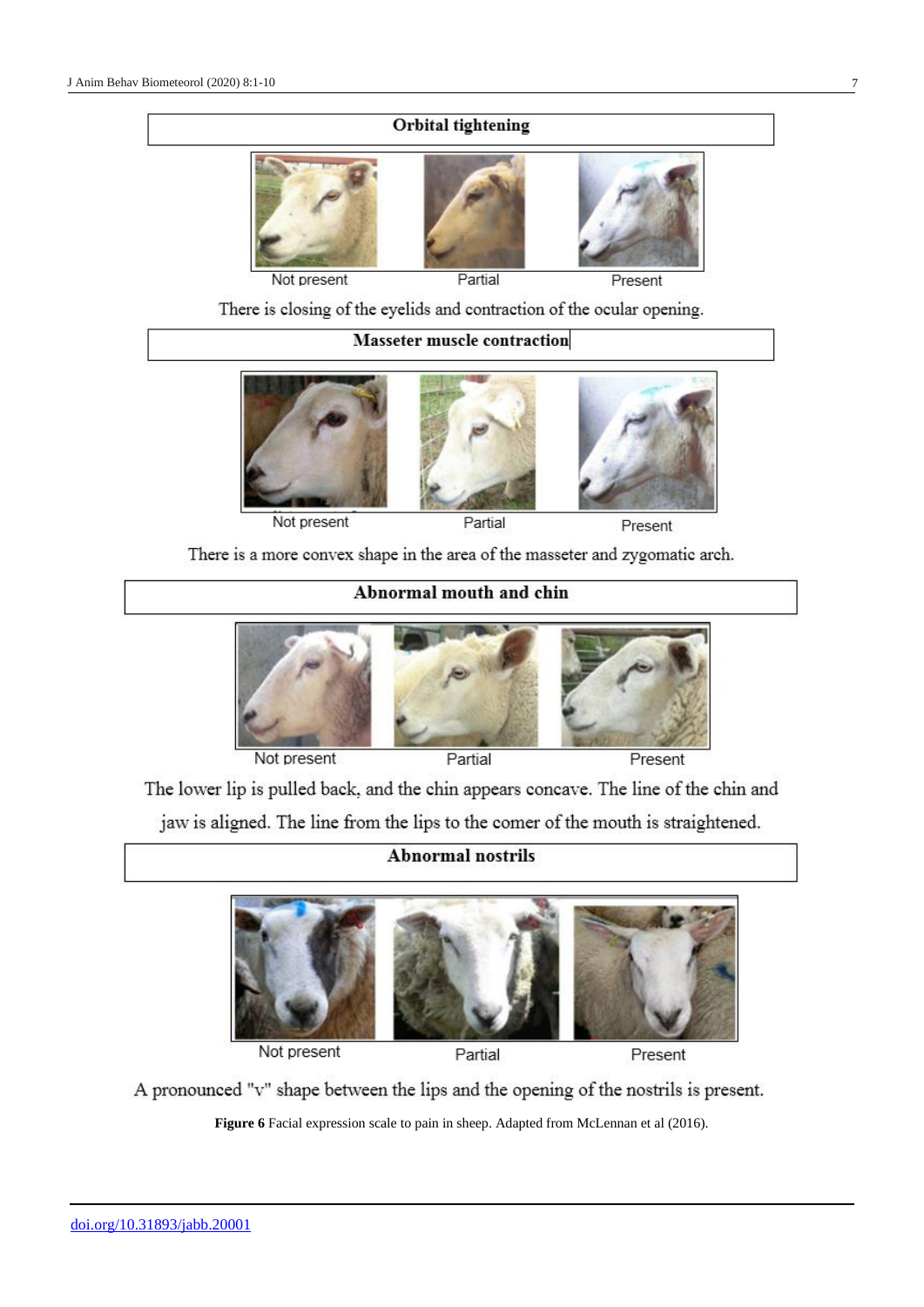

**Figure 7** Seal (*Phoca vitulina*) facial action units subjected to microchip marking. Adapted from Amelia et al (2018).

The development of direct measures that are easy to use and applicable in different contexts are essential to understand whether animals are free of negative emotions and constantly experiencing positive states (Lambert and Carder 2017).

People notice the animal's face to try to interpret emotions (Lakestani et al 2014). In particular, in the eyes, when trying to seek or guess emotional states, such as joy, sadness or fear. This attention to facial changes seems to be important for humans to assess and understand emotions in other species, and can help us to develop methods and ways to properly identify them (Amelia et al 2018).

In addition, there is much interest from companies that are already using visual computing to evaluate facial expressions of animals, thanks to the development of software based on artificial intelligence and algorithms, to make facial recognition of animals from images captured by cameras (Kumar et al 2016a; Kumar et al 2016b; Gu et al 2017; Kumar et al 2017; Kumar et al 2018a; Kumar et al 2018b; Li et al 2019).

## **Final considerations**

There is a relationship between tail and ear postures and the emotional state of animals. The use of these body areas can provide a useful tool, easily accessible and with no cost to assess the emotional state of farm animals, but knowledge about animal behaviour is necessary. However, the development of studies in this area will contribute to the progress and calibration of artificial intelligence software, through computer vision, capable of identifying emotions in animals from changes in body variables such as ears and tail.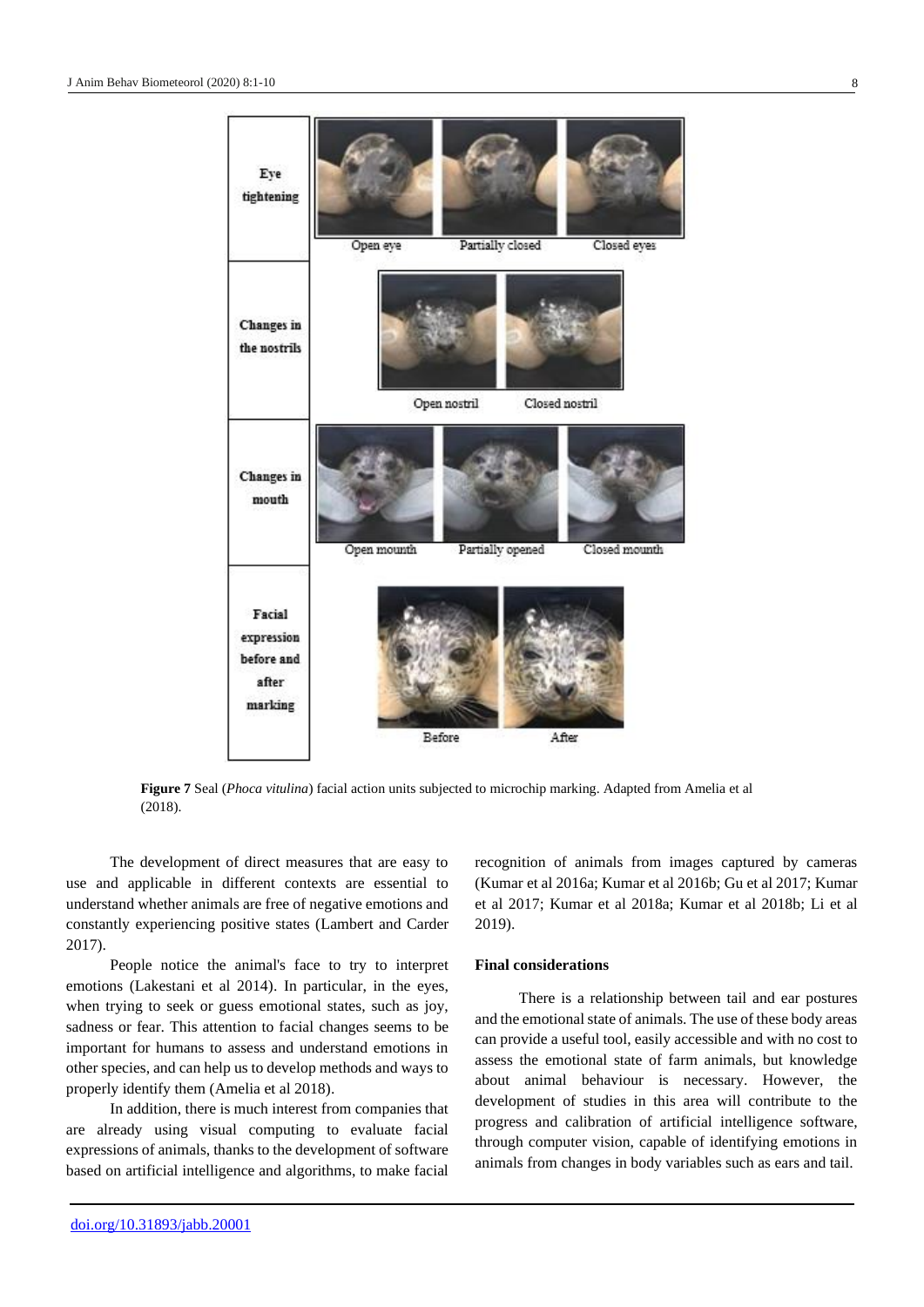#### **Acknowledgements**

To the Coordination of Improvement of Higher Education - Brazil (CAPES) - Financing Code 001 - for the support to carry out the project.

### **References**

All PM, Terms J (2013) The tail movements of ungulates, canids and felids with particular reference to their causation and function as displays. BRILL Stable. 56:69–115. Acessed on December 30, 2018

Amelia A, Macrae M, Makowska IJ, Macrae AM, Makowska IJ, Fraser D (2018) Initial evaluation of facial expressions and behaviours of harbour seal pups (*Phoca vitulina*) in response to tagging and microchipping. Applied Animal Behaviour Science. doi:S0168159118302235

Artelle KA, Dumouli, LK, Reimchen TE (2011) Behavioural responses of dogs to asymmetrical tail wagging of a robotic dog replica. Laterality. doi:10.1080/13576500903386700

Barros J, Maria R, Pires L, Ambrósio LA, Oliveira A De, Trevisan G (2017) Expressão facial , vocalização e posturas anômalas em bovinos submetidos à eletroejaculação convencional. PubVet 11:1074-1187.

Bellegarde LGA, Haskell MJ, Duvaux-ponter C, Weiss A, Boissy A, Erhard HW (2017) Face-based perception of emotions in dairy goats. Applied Animal Behaviour Science. doi:10.1016/j.applanim.2017.03.014

Boissy A, Aubert A, Désiré L, Greiveldinger L, Delval E, Veissier I (2011) Cognitive sciences to relate ear postures to emotions in sheep. Animal Welfare 20:47–56.

Briefer E F, Tettamanti F, Mcelligott A G (2015) Emotions in goats : mapping physiological , behavioural and vocal profiles. Animal Behaviour. doi:10.1016/j.anbehav.2014.11.002

Costa J H C, von Keyserlingk M A G, Weary D M (2016) Invited review: Effects of group housing of dairy calves on behavior, cognition, performance, and health. Journal of Dairy Science. doi:10.3168/JDS.2015-10144

Dalla Costa E, Minero M, Lebelt D, Stucke D, Canali E, Leach M C (2014) Development of the Horse Grimace Scale (HGS) as a pain assessment tool in horses undergoing routine castration. PLoS One. doi:10.1371/journal.pone.0092281

Flint H E, Coe J B, Serpell J A, Pearl D L, Niel L (2018) Identification of fear behaviors shown by puppies in response to nonsocial stimuli. Journal of Veterinary Behaviour. doi:10.1016/j.jveb.2018.07.012

Forkman B, Boissy A, Meunier-Salaün M C, Canali E, Jones R B (2007) A critical review of fear tests used on cattle, pigs, sheep, poultry and horses. Physiology & Behaviour. doi:10.1016/j.physbeh.2007.03.016

Fraser D, Duncan I J H, Edwards S A, Grandin T, Gregory N G, Guyonnet V, Hemsworth P H, Huertas S M, Huzzey J M, Mellor D J, Mench J A, Špinka M, Whay H R (2013) General Principles for the welfare of animals in production systems: The underlying science and its application. Veterinary Journal. doi:10.1016/j.tvjl.2013.06.028

Futro A, Barclay D, Zhu Q, Baxter E M, D'Eath R B, Jack M, Talbot D (2018) Automatic early warning of tail biting in pigs: 3D cameras can detect lowered tail posture before an outbreak. PLoS One. doi:10.1371/journal.pone.0194524

Gómez Y, Bieler R, Hankele A K, Zähner M, Savary P, Hillmann E (2018) Evaluation of visible eye white and maximum eye temperature as non-invasive indicators of stress in dairy cows. Applied Animal Behaviour Science. doi:10.1016/j.applanim.2017.10.001

Grant C (2004) Behavioural responses of lambs to common painful husbandry procedures. Applied Animal Behaviour Science. doi:10.1016/j.applanim.2004.01.011

Gu Jingqiu, Wang Zhihai, GAO Ronghua (2017) Cow behavior recognition based on image analysis and activities. International Journal of Agricultural and Biological Engineering. doi:10.3965/j.ijabe.20171003.3080

Halachmi I, Guarino M, Bewley J, Pastell M (2018) Smart Animal Agriculture: Application of Real-Time Sensors to Improve Animal Well-Being and Production. Annual Reviews Animal Bioscience. doi:10.1146/annurev-animal-020518-114851

Jacobs J A, Siegford J M (2012) Invited review: The impact of automatic milking systems on dairy cow management, behavior, health, and welfare. Journal of Dairy Science. doi:10.3168/jds.2011- 4943

Jimenez R E, Adcock S J J, Tucker C B (2019) Acute pain responses in dairy calves undergoing cornual nerve blocks with or without topical anesthetic. Journal of Dairy Science. doi:10.3168/jds.2018- 15445

Keating S C J, Thomas A A, Flecknell P A, Leach M C (2012) Evaluation of EMLA Cream for Preventing Pain during Tattooing of Rabbits: Changes in Physiological, Behavioural and Facial Expression Responses. PLoS One doi:10.1371/journal.pone.0044437

Kopaczka M, Ernst L, Heckelmann J, Schorn C, Tolba R, Merhof D (2018) Automatic Key Frame Extraction from Videos for Efficient Mouse Pain Scoring. 2018 5th Int. Conf. Signal Process. Integr. Networks, SPIN. doi:10.1109/SPIN.2018.8474046

Kumar S, Pandey A, Sai Ram Satwik K, Kumar S, Singh S K, Singh A K, Mohan A (2018a) Deep learning framework for recognition of cattle using muzzle point image pattern. Measurement. doi:10.1016/j.measurement.2017.10.064

Kumar S, Singh S K, Abidi A I, Datta D, Sangaiah A K (2018b) Group Sparse Representation Approach for Recognition of Cattle on Muzzle Point Images. International Journal of Parallel Programming. doi:10.1007/s10766-017-0550-x

Kumar S, Singh S K, Datta T, Gupta HP (2016a) A Fast Cattle Recognition System using Smart devices. Proceedings of the 24th ACM international conference on Multimedia. doi:10.1145/2964284.2973829

Kumar S, Singh S K, Singh R S, Singh A K, Tiwari S (2017) Realtime recognition of cattle using animal biometrics. Journal of Real-Time Image Processing. doi:10.1007/s11554-016-0645-4

Kumar S, Tiwari S, Singh S K (2016b) Face Recognition of Cattle: Can it be Done? Proceedings of the National Academy of Sciences, India Section A: Physical Sciences. doi:10.1007/s40010-016-0264-2

Lakestani N N, Donaldson M L, Waran N (2014) Interpretation of Dog Behavior by Children and Young Adults. Anthrozoos. doi:10.2752/175303714X13837396326413

Lambert (Proctor) H S, Carder G (2017) Looking into the eyes of a